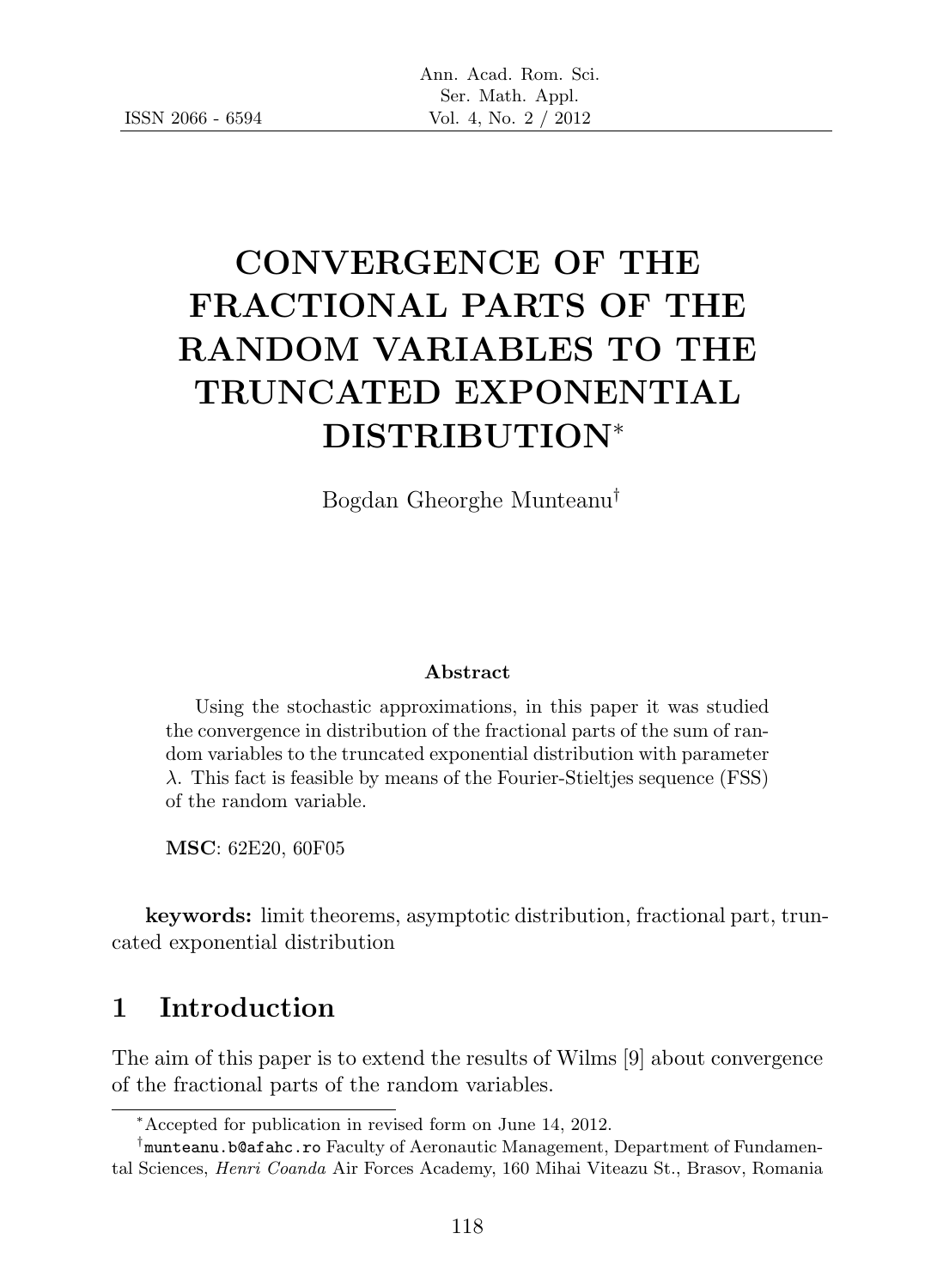This theory was analysed by Wilms in [9], where the study of convergence of the fractional parts of the sum of random variables it was directed towards the uniform distribution on the interval  $[0, 1]$ . Moreover, he identifed the necessary and sufficient conditions for the convergence of the product of the random variables, not necessary independent and identically distributed, towards the same uniform distribution on the interval [0, 1]. The Fourier-Stieltjes sequence, (see Definition 1), play an important role in the study of fractional parts of random variables. Also, Wilms obtain conditions under which fractional parts of products of independent and identically distributed random variables are uniform distribution on the interval [0, 1]. After a survey of some results by Schatte in [6], Wilms extend the results of Schatte on sums of independent and identically distributed lattice random variables. Furthermore, Schatte in [6], gives rates for the convergence of distribution function of the fractional parts of the sum of random variables to distribution function of random variables with continouous uniform distribution on the interval [0, 1].

The novelty of this paper consist in the identification of the conditions (Theorems 4, 5, 6) when the distribution of the fractional parts of the sum of random variables converge to the truncated exponential distribution.

#### 2 Notations, definitions and auxiliary results

Let  $(\Omega, \mathcal{F}, \mathbb{P})$  be the probability space and a random variable  $X, X : \Omega \to \mathbb{R}$ measurable function. The distribution of random variable  $X$  is the measure of probability  $\mathbb{P}_X$  defined on  $\mathcal{B}(\mathbb{R})$  Borel and  $\mathbb{P}_X(B) = \mathbb{P}(X \in B)$ . The distribution function of the random variable X is  $F_X(x) = \mathbb{P}(X < x), x \in \mathbb{R}$ , or  $F_X(x) = \int_0^x$ −∞  $f_X(y)$ dy where  $f_X$  represents the density of probability of the random variable X.

Throughout the paper, for  $A \subset \mathbb{R}$ ,  $\mathcal{F}(A) = \{F_X \mid \mathbb{P}(X \in A) = 1\}.$ 

For the random variable  $X$ , the fractional part of  $X$  is defined as follows:  ${X} = X - [X]$ , where  $[X]$  represents the integer part of X.

The distribution function of the random variable  $\{X\}$  for any  $x \in [0, 1]$ is

$$
F_{\{X\}}(x) = \sum_{m=-\infty}^{\infty} \mathbb{P}(m \le X < m + x) = \sum_{m=-\infty}^{\infty} \left( F_X(m+x) - F_X(m) \right) \, .
$$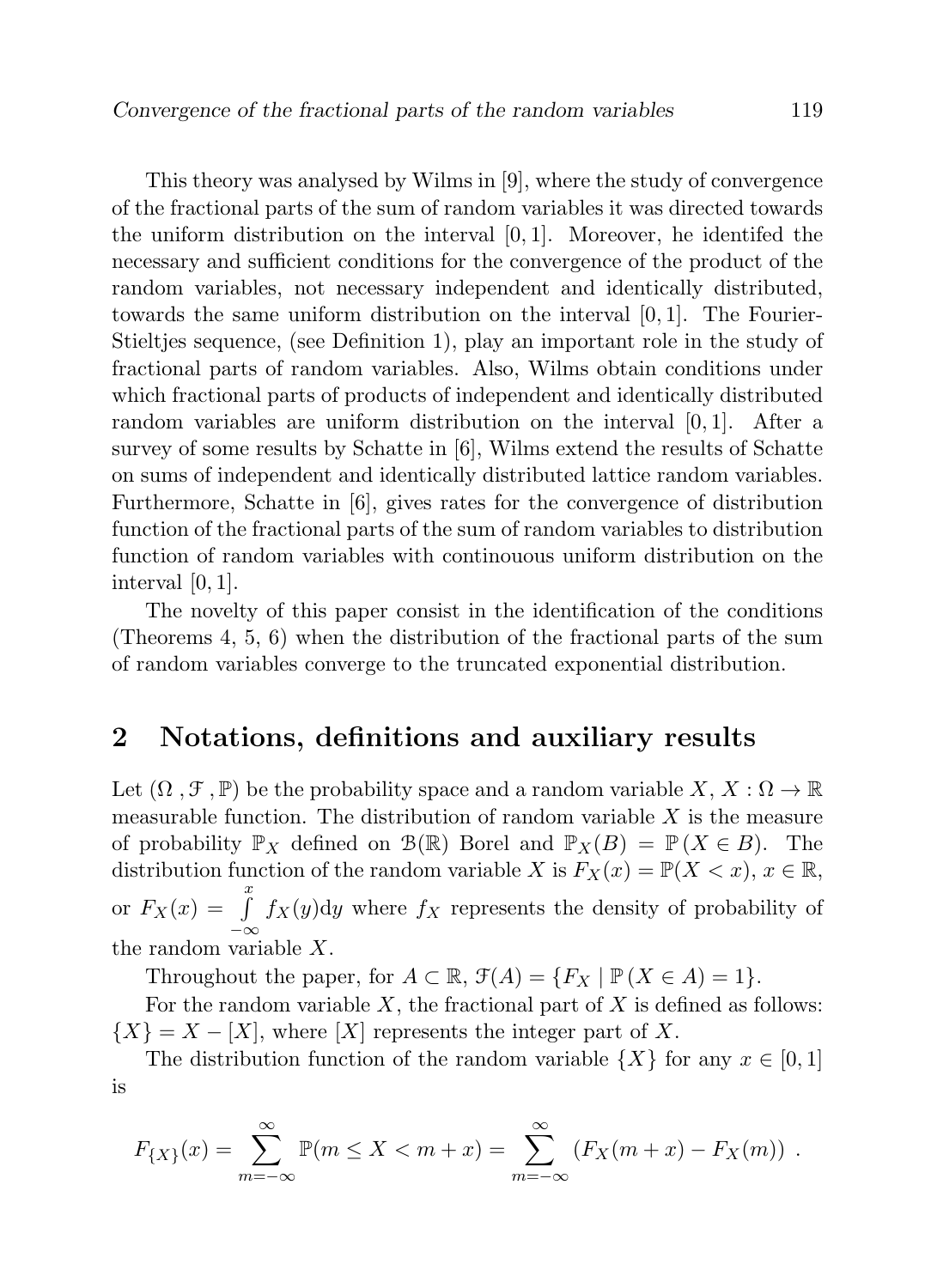where  $F_X$  is the distribution function of random variable X.

The random variable  $X$  has truncated exponential distribution of parameter  $\lambda$  (denoted by  $X \sim \text{Exp}^*(\lambda)$ ), if its distribution function  $F_X \in \mathcal{F}([0,1))$ and

$$
F_X(x) = \begin{cases} 0, & x < 0 \\ \frac{1 - e^{-\lambda x}}{1 - e^{-\lambda}}, & x \in [0, 1] \\ 1, & x > 1 \end{cases}.
$$

Moreover, if random variable X has the density  $f_X$ , then:

$$
F_{\{X\}}(x) = \sum_{j=-\infty}^{\infty} \int_{j}^{j+x} f_X(y) dy = \sum_{j=-\infty}^{\infty} \int_{0}^{x} f_X(j+t) dt = \int_{0}^{x} \sum_{j=-\infty}^{\infty} f_X(j+t) dt,
$$

that is  $h_{\{X\}}(x) = \sum_{n=1}^{\infty}$ j=−∞  $f_X(j+x), x \in [0,1]$  is the density of probability of the random variable  $\{X\}$ . For example, if  $X \sim \text{Exp}^*(\lambda)$ , then

$$
F_{\{X\}}(x) = \left(1 - e^{-\lambda x}\right) / \left(1 - e^{-\lambda}\right), \ \ x \in [0, 1].
$$

So, the characteristic function of the random variable  $X, \varphi_X : \mathbb{R} \to \mathbb{C}$  is defined by:

$$
\varphi_X(t) := \mathbb{E}e^{itX} = \int_{-\infty}^{+\infty} e^{itx} dF_X(x) , \quad (t \in \mathbb{R}).
$$

Definition 1. The Fourier-Stieltjes sequence (FSS) of the random variable X is the function  $c_X : \mathbb{Z} \to \mathbb{C}$  defined by

$$
c_X(k) := \varphi_X(2\pi k) , k \in \mathbb{Z} .
$$

**Proposition 1.** ([9]) For any random variable X the following relation occurs:

$$
c_X(k) = c_{\{X\}}(k) , \forall k \in \mathbb{Z} .
$$

The properties that characterizes the Fourier-Stieltjes sequence, it was presented a books [1], [3] and [5].

**Theorem 1.** (of continuity, [5]) Let  $(F_n) \in \mathcal{F}([0,1))$  be a sequence of the random variables, and let  $(c_n)$  be FSS respectively.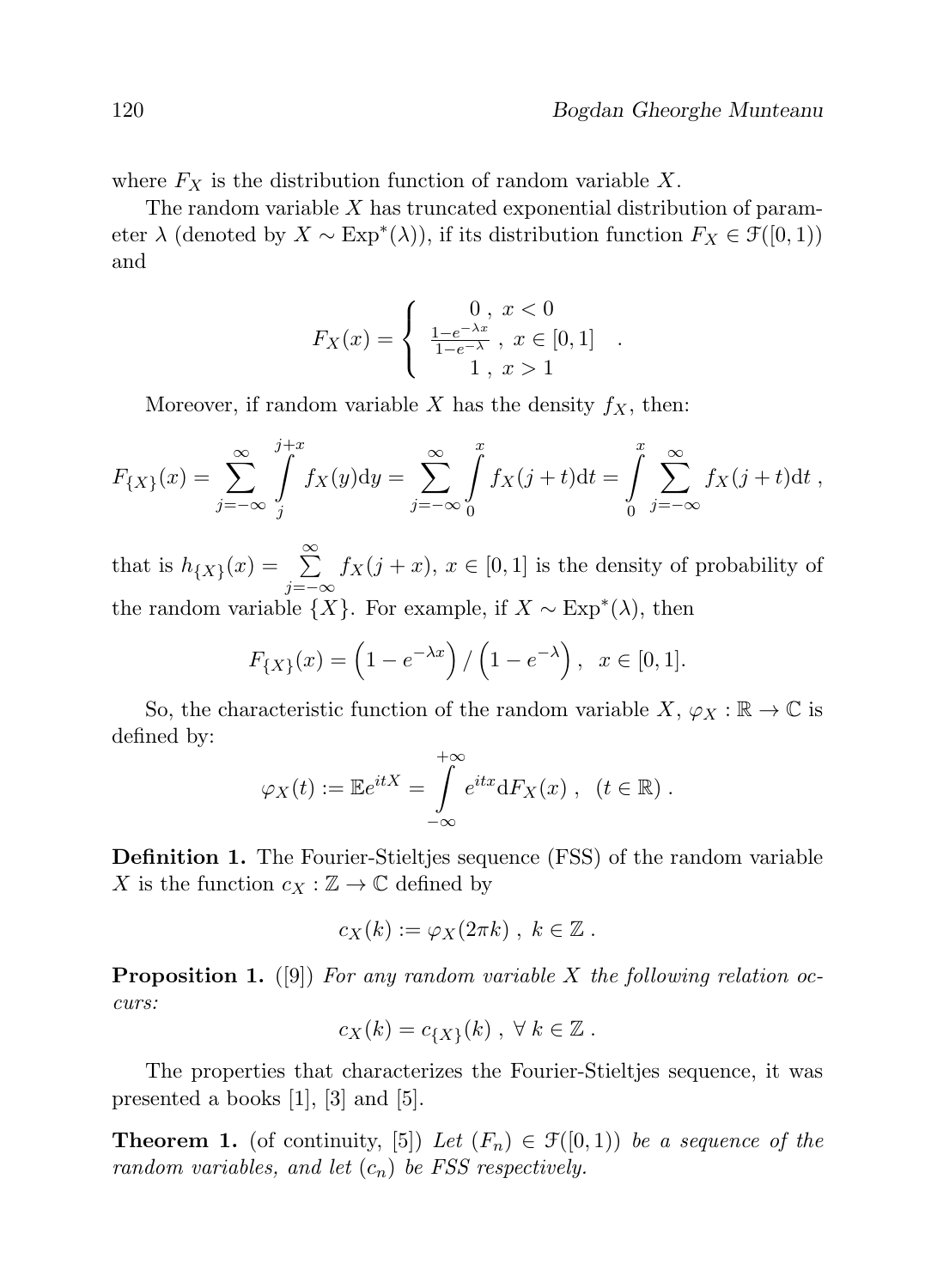- (i). Let  $F \in \mathcal{F}([0,1))$  be with c FSS respectively. If  $F_n \stackrel{n \to \infty}{\to} F$ , then  $\lim_{n\to\infty} c_n(k) = c(k)$ , pentru  $k \in \mathbb{Z}$ .
- (ii). If  $\lim_{n\to\infty} c_n(k) = c(k)$  is for  $k \in \mathbb{Z}$ , then is  $F \in \mathcal{F}([0,1))$  so that  $F_n \stackrel{n\to\infty}{\to} F$ . Then the sequence c is FSS of F.

We define the convolution F of distribution functions  $F_1, F_2 \in \mathcal{F}([0,1))$ such that  $F \in \mathcal{F}([0,1))$ .

Denote by  $F_1 \equiv F_{\{X_1\}}, F_2 \equiv F_{\{X_2\}}$  and  $F \equiv F_{\{X_1+X_2\}}$ .

To this end, let  $F_1 * F_2$  denote the convolution in the customary sense, [2], i.e.

$$
(F_1 * F_2)(x) = \int_{-\infty}^{\infty} F_1(x - y) dF_2(y) = \int_{-\infty}^{\infty} F_2(x - y) dF_1(y),
$$

with  $F_1 * F_2 \in \mathcal{F}([0, 2))$  if  $F_1, F_2 \in \mathcal{F}([0, 1))$  and  $x \in [0, 1]$ .

**Definition 2.** Let  $F, F_1, F_2 \in \mathcal{F}([0,1))$ . The function

$$
(F_1 \otimes F_2)(x) = \frac{(F_1 * F_2)(x)}{(F_1 * F_2)(1) - (F_1 * F_2)(0)}, x \in [0, 1]
$$

is said to be the truncated convolution.

In particular, if  $F_1, F_2 \in \mathcal{F}([0,1))$  is the distribution functions of random variables  $X_1$  and  $X_2$  independent and identically exponential distributed, then the distribution function of the sum of random variables  $X_1$  and  $X_2$ in fractional part is  $F(x) = \frac{(F_1 * F_2)(x)}{(F_1 * F_2)(1) - (F_1 * F_2)(0)} = \frac{1 - (1 + \lambda x)e^{-\lambda x}}{1 - (1 + \lambda)e^{-\lambda}}$ , with  $F \in$  $\mathcal{F}([0, 1)), \forall x \in [0, 1].$ 

**Theorem 2.** (of convolution, [9]) Let  $F, F_1, F_2 \in \mathcal{F}([0,1))$  be with FSS  $c, c_1, c_2$ . Then

$$
c = c_1 c_2 \iff F = F_1 \otimes F_2.
$$

**Corollary 1.** ([9]) Let X and Y be two independent random variables with  $F_X, F_Y \in \mathcal{F}([0,1))$ . Then

$$
c_{\{X+Y\}} = c_X c_Y.
$$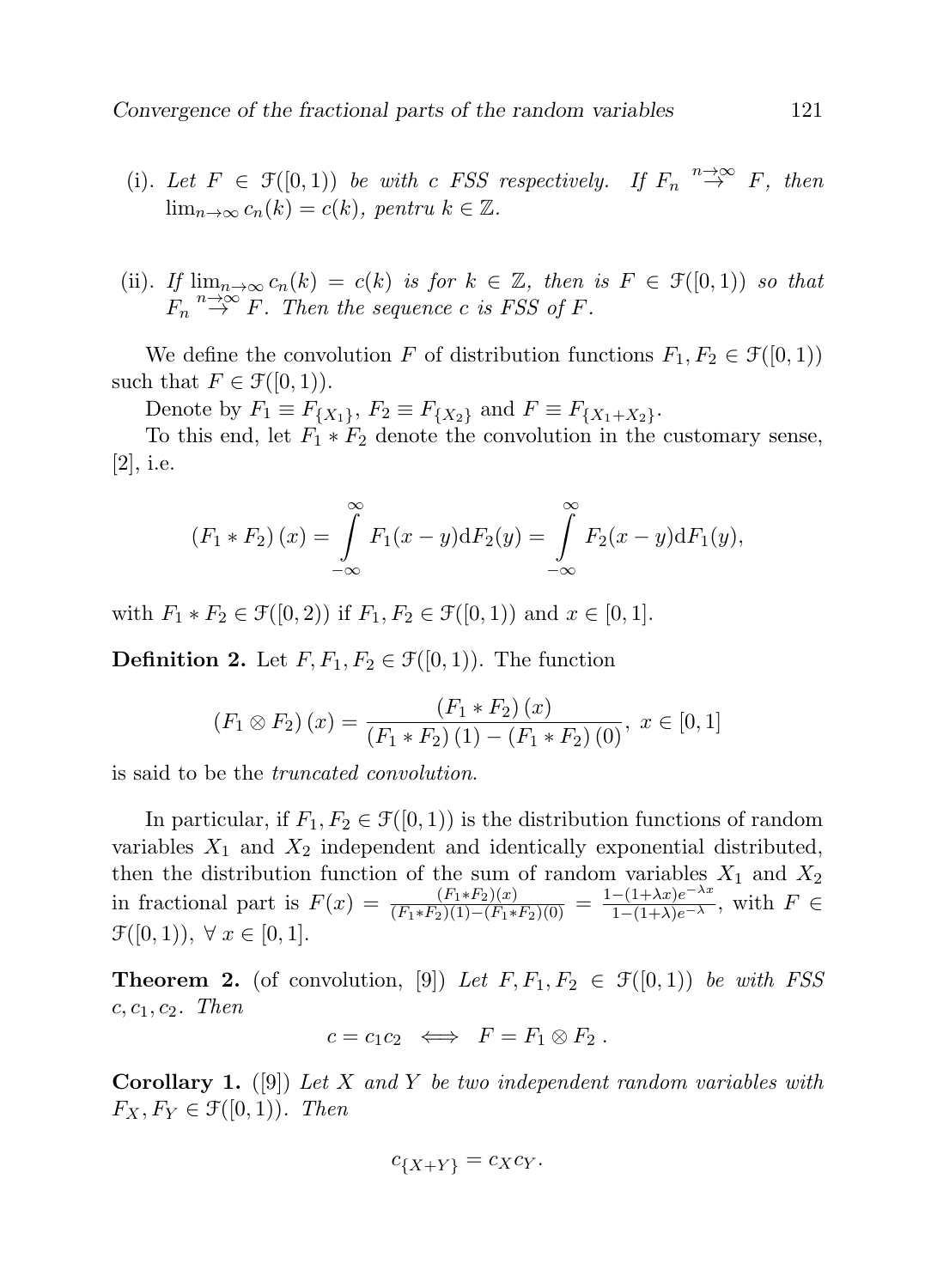The next result characterizes FSS with the help of the repartition function  $F_X$ .

**Proposition 2.** ([9]) Let  $F_X \in \mathcal{F}([0,1))$  be. Then

$$
c_F(k) = 1 - 2\pi i k \int\limits_0^1 F_X(x)e^{2\pi i kx} dx , \quad k \in \mathbb{Z} .
$$

The next theorem characterizes the convergence in distribution (denoted by "  $\stackrel{d}{\rightarrow}$  ") by means of FSS.

**Theorem 3.** ([9]) Let  $(X_m)$  be a sequence of independent random variables and  $S_n := \sum_{n=1}^n$  $\sum_{m=1}^{\infty} X_m$ ,  $n \in \mathbb{N}$ . Let S be the random variable with  $F_S \in \mathcal{F}([0,1))$ . Then  $\{S_n\} \stackrel{d}{\rightarrow} S$  if and only if  $\prod^n$  $\prod_{m=1}^{\infty} c_{\{X_m\}}(k) \to c_S(k)$  if  $n \to \infty$  for any  $k \in \mathbb{Z}$ .

There are a couple of intermediate results.

**Proposition 3.** ([7]) Let  $(a_n)$  be a sequence of real numbers,  $a_n > 0$ , for all  $n \in \mathbb{N}$ . Then  $\prod^{\infty}$  $n=0$  $a_n$  is convergent if and only if  $\sum^{\infty}$  $n=0$  $(1 - a_n)$  is convergent.

**Proposition 4.** ([8]) Let  $X_n$  be a sequence of independent random variables. We assume that  $\sum_{n=1}^{\infty}$  $m=1$  $Var X_m$  is finite.

(i). Then 
$$
\sum_{m=1}^{n} (X_m - \mathbb{E}X_m)
$$
 converges almost certainly for  $n \to \infty$ .

(ii). If 
$$
\sum_{m=1}^{\infty} \mathbb{E}X_m
$$
 is convergent, then  $\sum_{m=1}^{n} X_m$  converges almost certainly if  $n \to \infty$ .

## 3 The convergence in the distribution of the fractional part

In this section we shall give sufficient conditions for the fractional parts of the independent and identically distributed random variables. In Theorem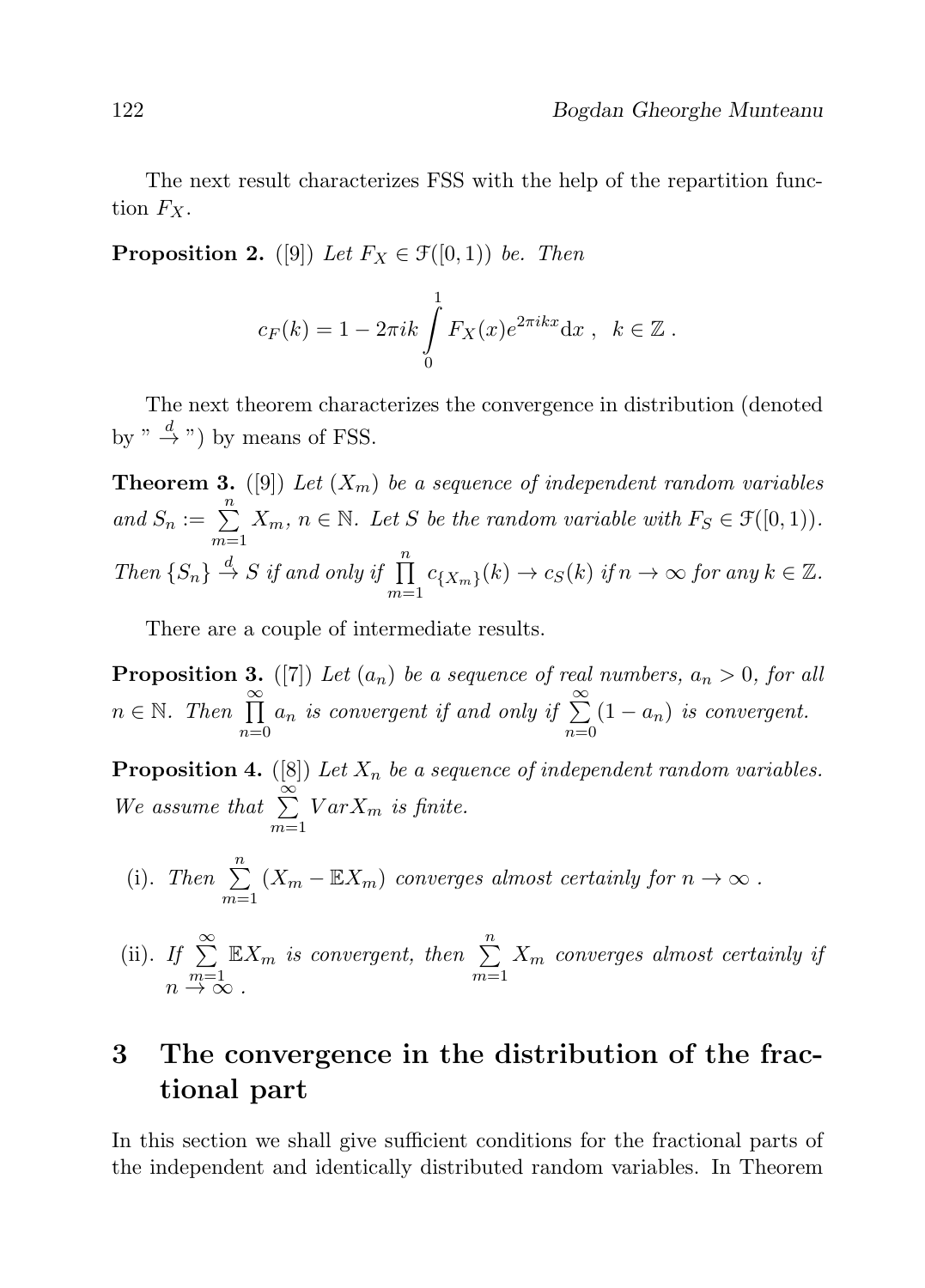4, supposing that  $\sum_{n=1}^{\infty}$  $m=1$  $Var X_m$  is convergent, we show that the existence of limit  $\lim_{n\to\infty} \left\{ \sum_{m=1}^n \mathbb{E}X_m \right\}$  is necessary and sufficient for the convergence of the distribution of  $\begin{cases} n \\ \sum_{n=1}^{\infty} \end{cases}$  $m=1$  $\mathbb{E} X_m$  if  $n \to \infty$ . Theorem 5 states necessary and sufficient conditions, using FSS for the convergence  $\begin{cases} \sum_{n=1}^{n} a_n \end{cases}$  $m=1$  $X_m$  to the distribution  $Exp^*(\lambda)$  if  $n \to \infty$ . We also neet conditions of convergence in Teorema 6.

The Fourier-Stieltjes sequence of the random variable  $X, X \sim \text{Exp}^*(\lambda)$ , is presented in the following theoretical result:

**Proposition 5.** If  $X \sim \text{Exp}^*(\lambda)$  and the distribution function  $F_X \in \mathcal{F}([0,1)),$ then

$$
c_{\text{Exp}^*(\lambda)}(k) = \frac{\lambda}{2\pi i k - \lambda} \left( e^{2\pi i k \lambda} - 1 \right), \ \ \forall \, k \in \mathbb{Z}_0.
$$

Proof. According to the definition FSS,

$$
c_{\text{Exp}^*(\lambda)}(k) = \int_0^1 e^{2\pi ikx} d\left(1 - e^{-\lambda x}\right) = \lambda \int_0^1 e^{(2\pi i k - \lambda)x} dx
$$
  
= 
$$
\frac{\lambda}{2\pi i k - \lambda} \left(e^{2\pi i k - \lambda} - 1\right).
$$

Next, we shall present the original results that inform us under what circumstances the sum  $\begin{cases} \frac{n}{\sum_{i=1}^{n} a_i}$  $m=1$  $X_m$  converges in distribution towards truncated exponential distribution.

**Theorem 4.** Let  $(X_m)$  be a sequence of independent and identically distributed random variables, so that  $\sum_{n=1}^{\infty}$  $m=1$  $Var X_m$  is finite and  $X_1 \sim Exp^*(\lambda)$ . Then  $\begin{cases} \frac{n}{2} \end{cases}$  $m=1$  $\{X_m\}$  converges in distribution if and only if  $\lim_{n\to\infty}\left\{\,\sum_{k=1}^n\frac{1}{n_k}\right\}$  $m=1$  $\mathbb{E} X_m\Big\}$ exists.

 $\Box$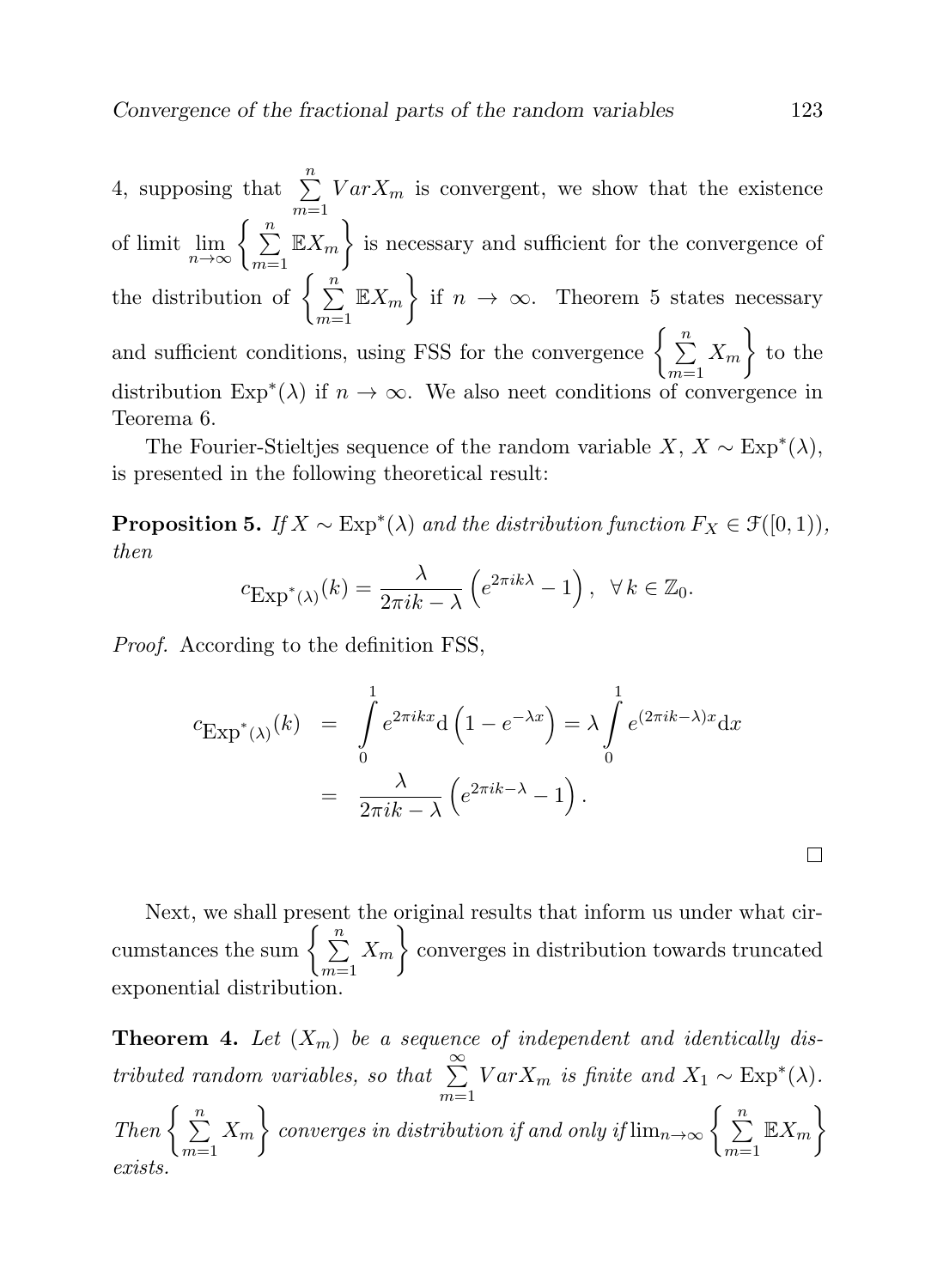*Proof.* First, we shall proof sufficiency. Since  $X_1 \sim \text{Exp}^*(\lambda)$ , it results that  $\mathbb{E}X_m=\frac{1}{\lambda}$  $\frac{1}{\lambda}$ .

On the other hand, 
$$
\left\{\sum_{m=1}^{n} X_m\right\} = \left\{\sum_{m=1}^{n} \left(X_m - \frac{1}{\lambda}\right) + \left\{\sum_{m=1}^{n} \frac{1}{\lambda}\right\}\right\}.
$$
 According to Proposition 4, 
$$
\sum_{m=1}^{n} \left(X_m - \frac{1}{\lambda}\right) \stackrel{a.s}{\to} X, \text{ for } n \to \infty.
$$
 Then 
$$
\left\{\sum_{m=1}^{n} X_m\right\} \stackrel{d}{\to} \left\{X + \frac{1}{\lambda}\right\}.
$$

 $+\overline{\lambda}$ *j*.<br>As a necessity, let  $\left\{\sum_{n=1}^{\infty} x_n\right\}$  $X_m$  be shall converge for  $n \to \infty$ . Simi $m=1$ larly, we have  $\begin{cases} \frac{n}{n} \end{cases}$  $\Big\} = \Big\{ \sum_{n=1}^{n}$  $\left(\frac{1}{\lambda}-X_m\right)+\left\{\sum_{n=1}^{\infty}$  $X_m$ }. From Propo-1 λ  $m=1$  $m=1$  $m=1$ sition 4,  $\sum_{n=1}^{\infty}$  $\left(\frac{1}{\lambda} - X_m\right)$  converges almost certainly when  $n \to \infty$ . Therefore,  $m=1$  $\left\{\begin{array}{c}\n\frac{n}{\sum}\n\end{array}\right.$  $\Big\}$  exists. 1  $\Box$ λ  $m=1$ 

The following theorems provide the necessary and sufficient conditions for the fractional parts of the sums of the independent random variables identically towards the truncated exponential distribution of parameter  $\lambda$ .

**Theorem 5.** Let  $(X_m)$  be a sequence of independent and identically random variables with  $(c_m)$ , the corresponding FSS, and also  $S_n = \sum_{n=1}^{n}$  $m=1$  $X_m$ ,  $n \in \mathbb{N}$ .

(i). 
$$
\{S_n\} \stackrel{d}{\to} \text{Exp}^*(\lambda) \Longleftrightarrow \prod_{m=1}^n c_m(k) \to \frac{\lambda}{2\pi i k - \lambda} (e^{2\pi i k - \lambda} - 1), n \to \infty,
$$

(ii). We suppose  $c_m(k) \neq 0, \forall k \in \mathbb{Z}_0, m \in \mathbb{N}, \{S_n\}$  does not converge to  $Exp^*(\lambda)$  is equivalent to

$$
\sum_{m=1}^{\infty} (1 - |c_m(k)|) \text{ is divergent, } \forall k \in \mathbb{Z}_0.
$$

Proof. [i]. Based on the Theorem 3,

$$
\{S_n\} \stackrel{d}{\to} \operatorname{Exp}^*(\lambda) \iff c_{\{S_n\}}(k) \stackrel{n \to \infty}{\to} c_{\operatorname{Exp}^*(\lambda)}(k) \stackrel{\text{Proposition 5}}{\longleftrightarrow}
$$

$$
\iff \prod_{m=1}^n c_m(k) \to \frac{\lambda}{2\pi i k - \lambda} \left(e^{2\pi i k - \lambda} - 1\right) , n \to \infty .
$$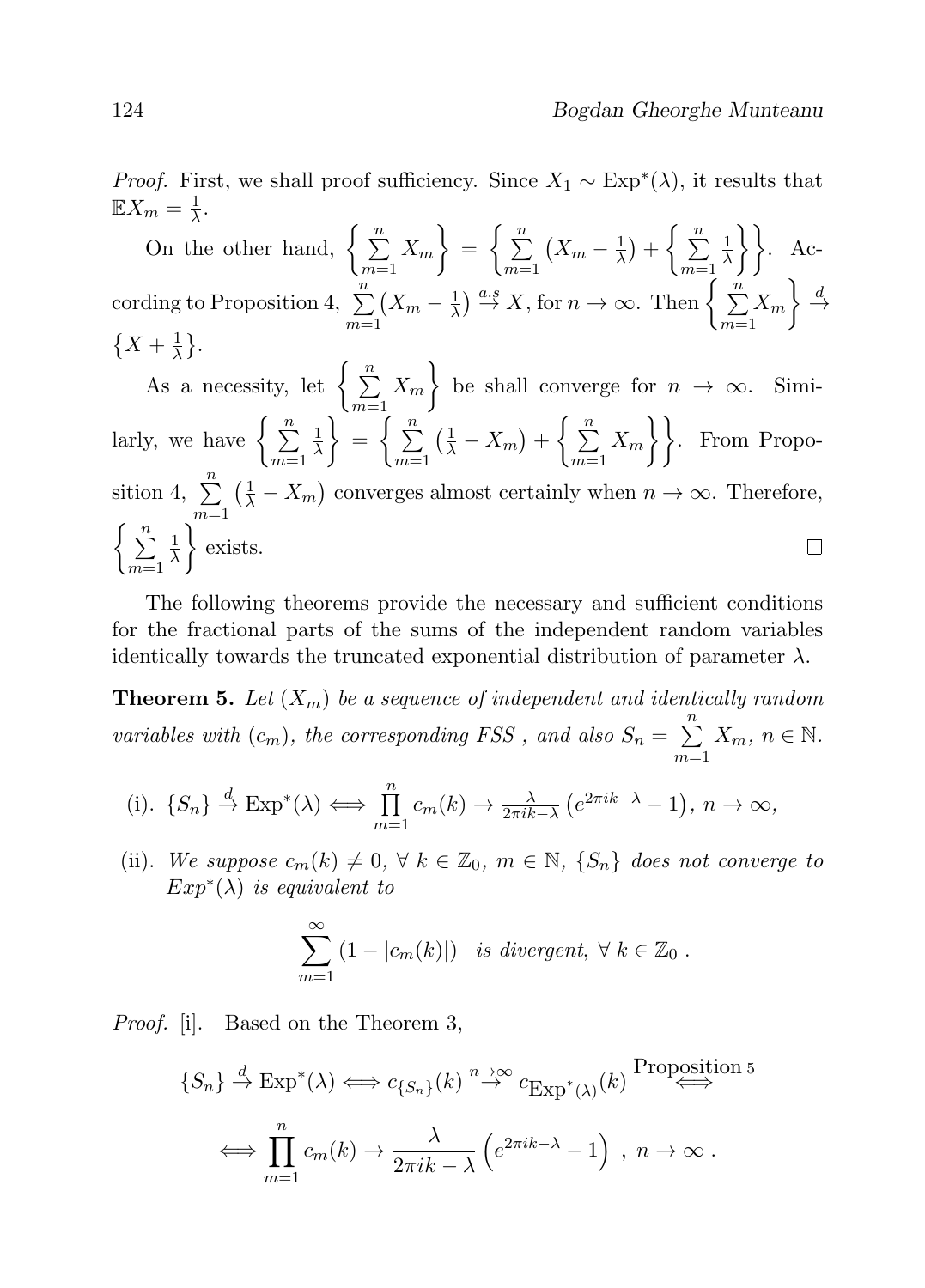[ii]. According to Proposition 3,  $\sum_{n=1}^{\infty}$  $(1 - |c_m(k)|)$  divergent  $\iff$  $m=1$  $\sum_{i=1}^{\infty}$  $c_m(k)$  is divergent, that is  $\{S_n\} \stackrel{d}{\to} \mathcal{F}$ , with  $F \neq \text{Exp}^*(\lambda)$ .  $\Box$  $m=1$ 

**Corollary 2.** If the sequence  $(c_m)$ , of the random variables sequence  $(X_m)$ meets the condition of  $\sum^{\infty}$  $m=1$  $(1 - |c_m(k)|)$  to be convergent,  $\forall k \in \mathbb{Z}_0$ , then  ${S_n} \stackrel{d}{\rightarrow} \text{Exp}^*(\lambda)$ , where  $S_n = \sum_{n=1}^{\infty}$  $m=1$  $X_m$ ,  $n \in \mathbb{N}$ .

**Theorem 6.** Let  $(X_m)$  be a sequence of independent and identically distributed random variables with the characteristic function  $\varphi$ ,  $X_1 \sim Exp^*(\lambda)$ , and  $0 < Var X_1 < \infty$ . Let  $(a_m)$  be a sequence of real numbers so that  $\lim_{m\to\infty} a_m = 0$ . We define  $V_n := \sum_{n=1}^n$  $m=1$  $a_m X_m$ ,  $n \in \mathbb{N}$ .

- (i). If  $\sum_{i=1}^{\infty}$  $m=1$  $a_m^2$  is convergent, then  $\{V_n\} \stackrel{d}{\rightarrow} \text{Exp}^*(\lambda)$ .
- (ii). We suppose that there is  $k \in \mathbb{Z}_0$ ,  $\varphi(2\pi ka_m) \neq 0$ . If  $\sum_{k=0}^{\infty}$  $m=1$  $a_m^2$  is divergent, then  $\{V_n\}$  don't converge to  $Exp^*(\lambda)$ .

*Proof.* [i]. Let  $k \in \mathbb{Z}_0$  be fixed. By Corollary 2, it is sufficient to show that  $\sum_{i=1}^{\infty}$  $m=1$  $(1 - |\varphi(2\pi k a_m)|)$  is convergent.

It is known that if  $X \sim \text{Exp}^*(\lambda)$ , then  $\varphi_X(t) = \lambda / (\lambda - it)$ , from where

.

$$
|\varphi_X(t)| = \frac{\lambda}{\sqrt{\lambda^2 + t^2}} = \left(1 + \left(\frac{t}{\lambda}\right)^2\right)^{-\frac{1}{2}}
$$

If we consider the development in binomial series  $(1+x)^{-\frac{1}{2}} = 1 - \frac{x}{2} +$ 3  $\frac{3}{8}x^2 + \dots$ , then we obtain  $\left(1 + \left(\frac{t}{\lambda}\right)\right)$  $\left(\frac{t}{\lambda}\right)^2\right)^{-\frac{1}{2}}=1-\frac{1}{22}$  $\frac{1}{2\lambda} t^2 + o(t^2)$ , from where the following  $\frac{1}{4\lambda} t^2 < 1 - |\varphi_X(t)| < \frac{1}{\lambda}$  $\frac{1}{\lambda} t^2$ .

Then

$$
\sum_{m=1}^{\infty} (1 - |\varphi(2\pi k a_m)|) < \sum_{m=1}^{\infty} \frac{1}{\lambda} 4\pi^2 k^2 a_m^2 = \frac{4\pi^2 k^2}{\lambda} \sum_{m=1}^{\infty} a_m^2.
$$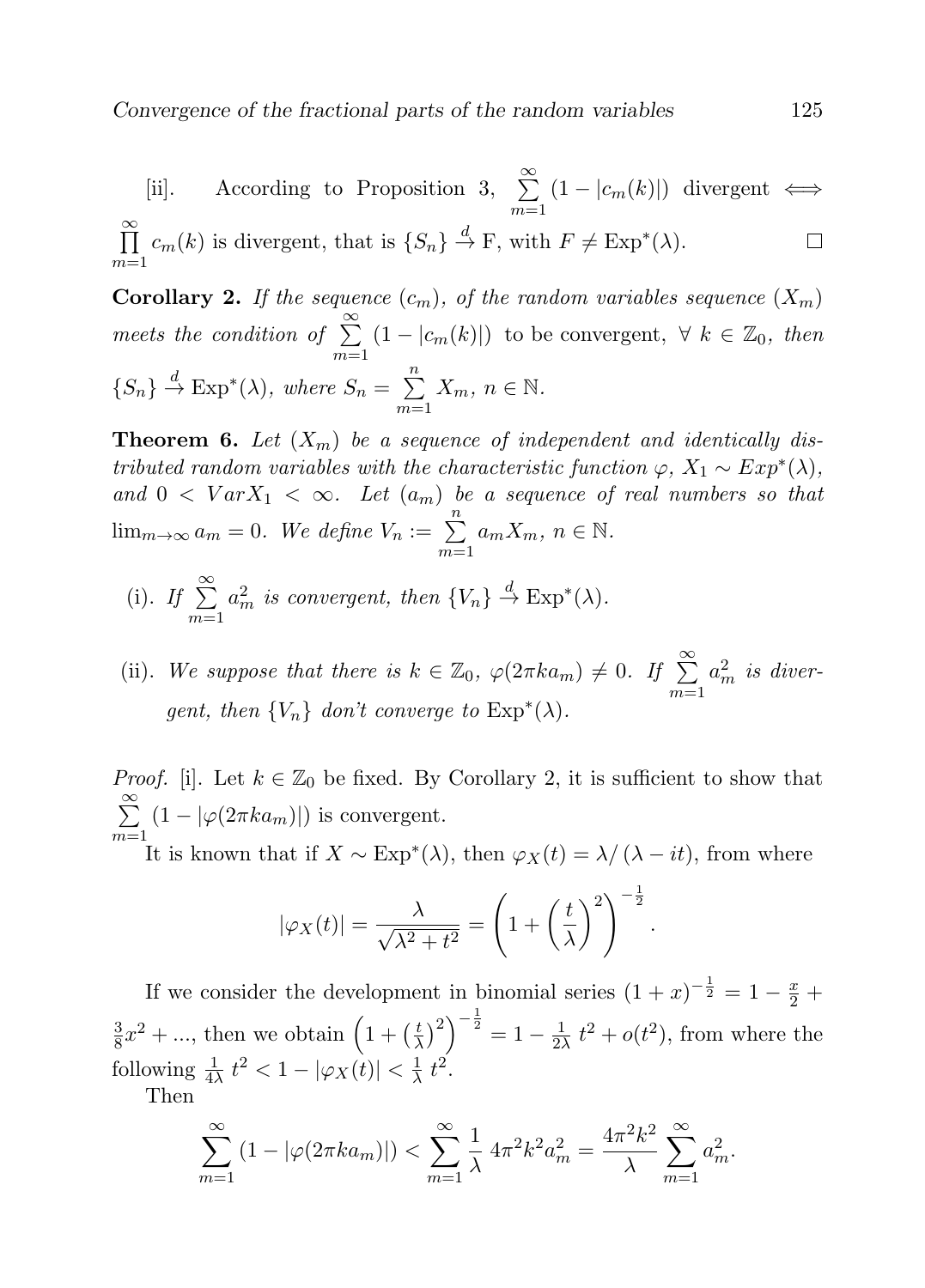As  $\sum^{\infty}$  $m=1$  $a_m^2$  is convergent, it means that  $\sum_{m=1}^{\infty}$  $(1 - |\varphi(2\pi k a_m)|)$  is convergent.

 $rac{t^2}{4\lambda}$ , we have  $\sum^{\infty}$  $\frac{2k^2}{\lambda}$   $\sum^{\infty}$ [ii]. Since  $1-|\varphi_X(t)| > \frac{t^2}{4\lambda}$  $(1 - |\varphi(2\pi k a_m)|) > \frac{\pi^2 k^2}{\lambda}$  $a_m^2$ .  $m=1$  $m=1$ Results that  $\sum_{n=1}^{\infty}$  $(1 - |\varphi(2\pi ka_m)|)$  is divergent because  $\sum_{n=1}^{\infty}$  $a_m^2$  is diver $m=1$  $m=1$ gent. Next Theorem 5(ii) is taken into account .  $\Box$ 

#### Example

Let  $(X_m)$  be a sequence of independent and identically distributed random variables,  $X_1 \sim \text{Exp}^*(\lambda)$  and  $a_m = m^{-b}, b > 0; \sum_{n=0}^{\infty}$  $m=1$  $a_m^2 = \sum_{m=1}^{\infty}$  $m=1$  $\frac{1}{m^{2b}} =$  $\int = \infty$ ,  $b \leq \frac{1}{2}$  $=$   $\infty$ ,  $b \geq \frac{1}{2}$ <br>  $< \infty$ ,  $b > \frac{1}{2}$ . We have the following situations for the sequence  $V_n =$  $\sum_{n=1}^{\infty}$  $m=1$  $\frac{1}{m^b}X_m$ :

(1) 
$$
b \le \frac{1}{2}
$$
,  $\sum_{m=1}^{\infty} a_m^2 = \infty$   $\stackrel{Theorem 6}{\implies} \{V_n\}$  does not converge to  $\text{Exp}^*(\lambda)$ .

$$
(2) \frac{1}{2} < b \le 1, \sum_{m=1}^{\infty} a_m^2 < \infty \xrightarrow{Theorem 6} \{V_n\} \xrightarrow{d} \operatorname{Exp}^*(\lambda) \text{ or}
$$

$$
\left\{\frac{1}{1^b}X_1 + \frac{1}{2^b}X_2 + \dots + \frac{1}{n^b}X_n\right\} \xrightarrow{n \to \infty} \operatorname{Exp}^*(\lambda)
$$

(3)  $b > 1$ , according to Theorem 4,  $\lim_{n \to \infty} \sum_{n=1}^{n}$  $m=1$  $\mathbb{E}X_m = \lim_{n \to \infty} \frac{n}{\lambda} = \infty,$ that is  $\{V_n\} \stackrel{d}{\to} F$ , with  $F \neq \text{Exp}^*(\lambda)$ .

### References

- [1] P.D.T.A. Elliott, Probabilistic number theory, vol.1 of Grund-lehren der mathematische Wissenschaften 239, Springer-Verlag, New York, 1979.
- [2] W. Feller, An introduction to probability theory and its applications, Vol 2, John Wiley&Sons, New York, 1971.